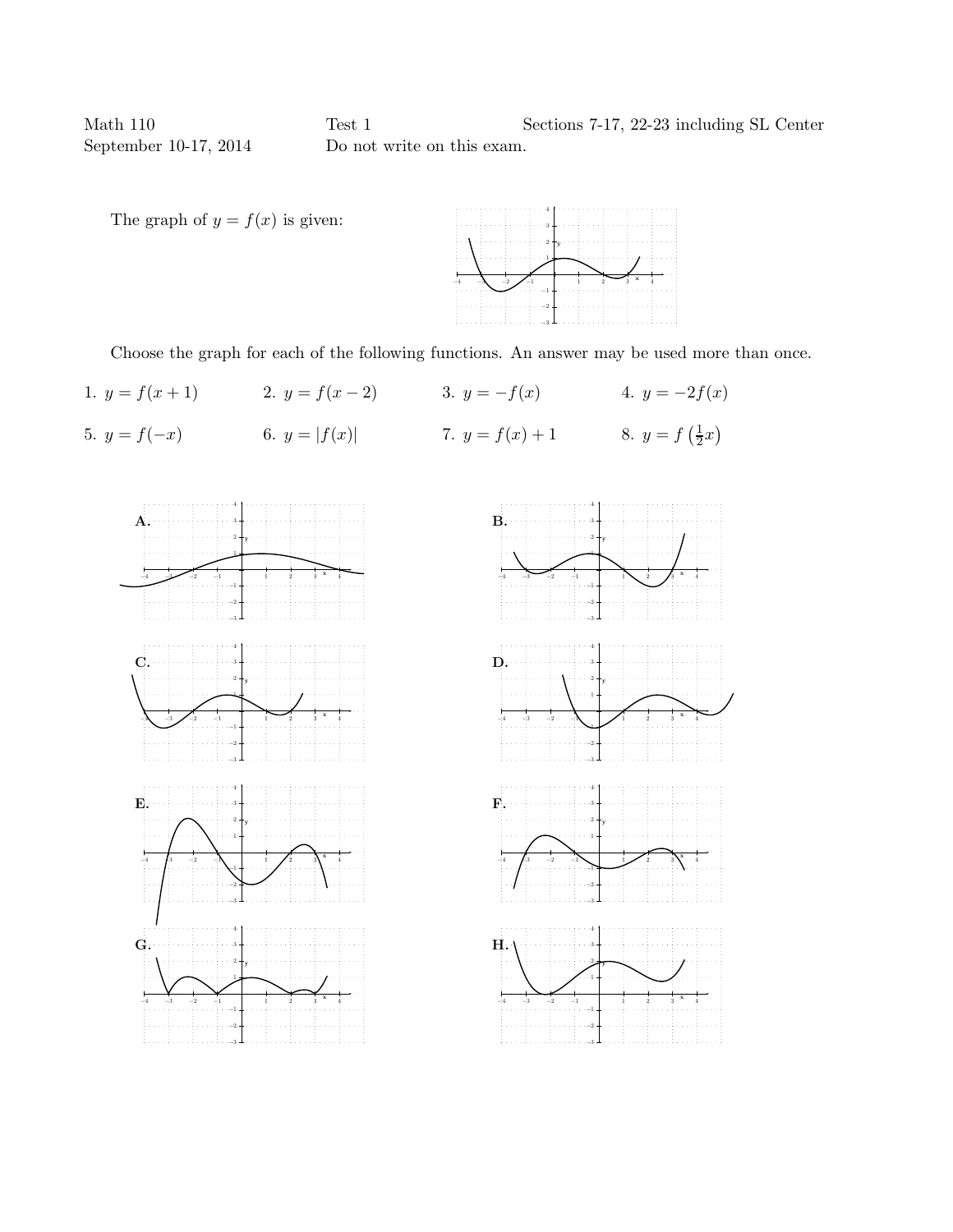For problems 9-12 choose the equation that yields the given graph.



A. 
$$
y = -(x + 1)^2 + 3
$$
  
\nB.  $y = -(x + 1)^2 + 2$   
\nC.  $y = -(x - 1)^2 + 3$   
\nD.  $y = -(x - 1)^2 + 2$   
\nE.  $y = -2(x - 1)^2 + 4$ 

A. 
$$
y = \sqrt{3x}
$$
\nB.  $y = \sqrt{x+3}$ \nC.  $y = \sqrt{3}\sqrt{x+3}$ \nD.  $y = \sqrt{3}\sqrt{3-x}$ \nE.  $y = \sqrt{3-x}$ 

A. 
$$
y = -2|x - 1| + 3
$$
  
\nB.  $y = -2|x + 1| + 3$   
\nC.  $y = -|x - 1| + 3$   
\nD.  $y = -|x + 1| + 3$   
\nE.  $y = -|2x + 1| + 3$ 

A.  $3x + 2y = 6$ B.  $3x + 2y = -6$ C.  $3x - 2y = 6$ D.  $3x - 2y = -6$ E.  $2x + 3y = 6$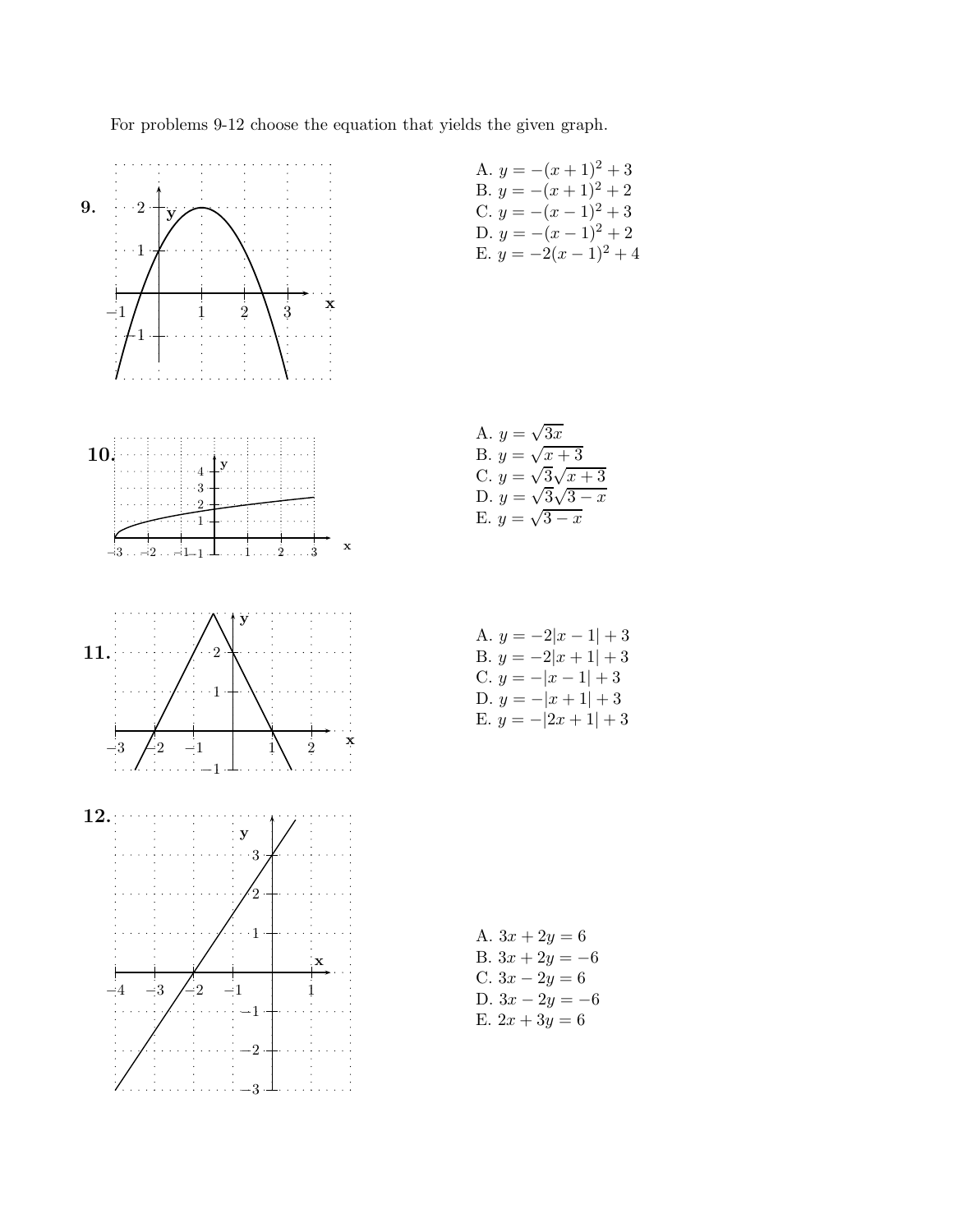Answer the following questions for the quadratic function  $f(x) = -3x^2 + 18x - 15$  whose graph is a parabola.

13. The graph of the function opens: A. Up B. Down

14. What is the x-coordinate of the vertex of the parabola?

A. −2 B. −1 C. 0 D. 1 E. 2 F. 3

15. What is the equation of the axis of symmetry for the function?

A.  $x = -2$  B.  $x = -1$  C.  $x = 0$  D.  $x = 1$  E.  $x = 2$  F.  $x = 3$ 

16. What is the y-intercept of the function?

A. −1 B. −5 C. −8 D. −12 E. −15 F. −18

17. How many x-intercepts does the function have?

A. None B. 1 C. 2 D. 3 E. 4

18. What is the domain of the function?

- A.  $\{x|x \geq -1\}$ B.  ${x|x ≤ -1}$ C.  $\{x | x \ge 2\}$ D.  $\{x|x \leq -2\}$
- E. All real numbers

19. What is the range of the function?

A.  $\{y|y \leq 15\}$ B.  $\{y|y \leq 12\}$ C.  $\{y|y \le 9\}$ D.  $\{y|y \leq 6\}$ E. All real numbers

20. What is the largest interval on which the function is increasing?

A.  $(-\infty, 3)$ B.  $(3, \infty)$ C.  $(-\infty, -3)$ D.  $(-3, \infty)$ E.  $(-12, \infty)$